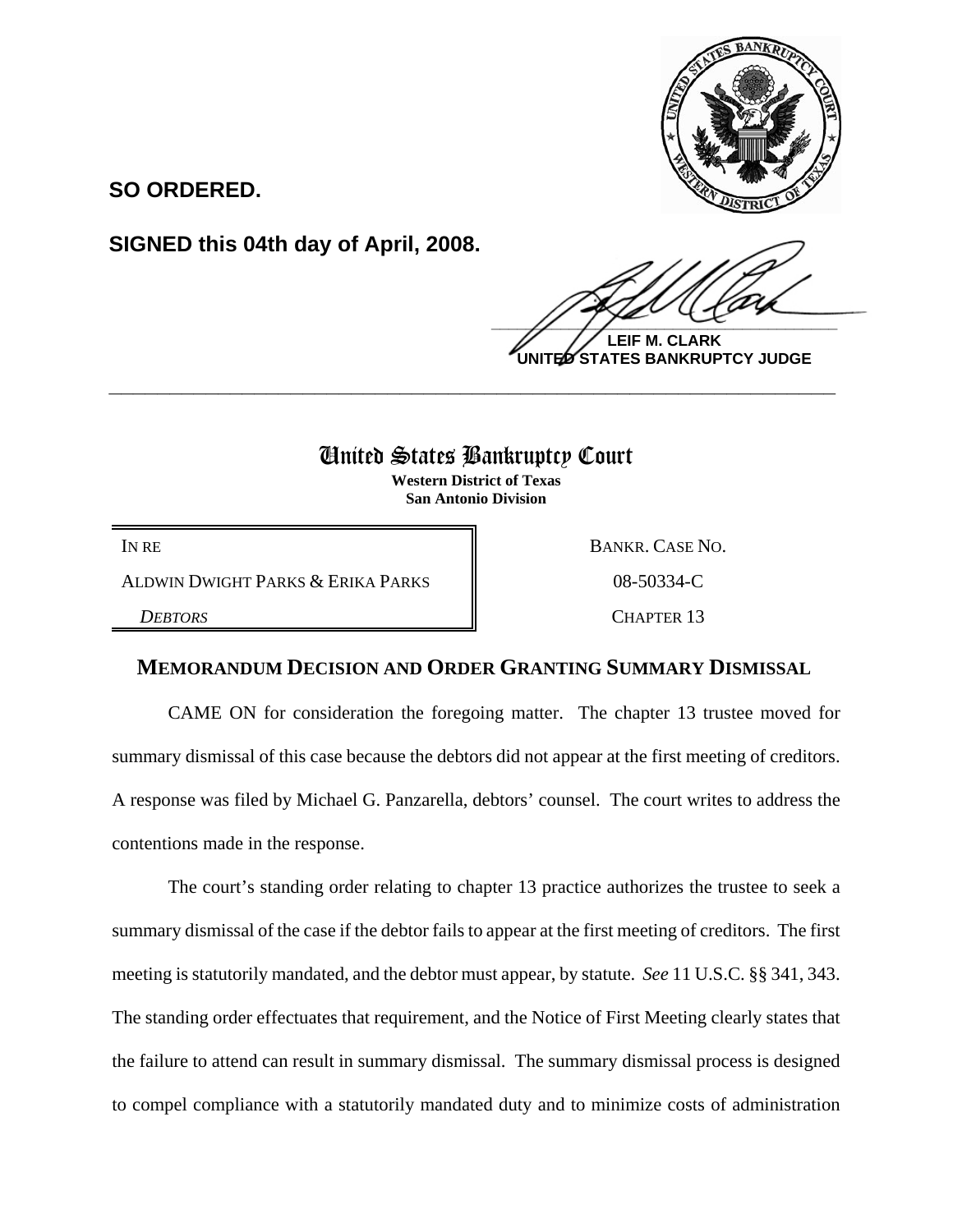relative to that enforcement. There are very few grounds for contesting summary dismissal, given the clarity of the statutory duty. For example, if a debtor is unable to attend, it is incumbent on the debtor or her attorney to seek continuance of the meeting *before* the scheduled hearing. The court will not entertain excuses urged after the fact.

There is one exception to the general rule, however. If the debtor has been denied due process, then summary dismissal would not be appropriate. The debtors here, through their attorney, seek to raise just such a defense. Mr. Panzarella responds to the motion for summary dismissal, stating that he did not know of the first meeting setting because the notice was sent to the wrong address for Mr. Panzarella. He adds that he was on vacation during the week when the first meeting was scheduled – and had he known when the first meeting was scheduled he would certainly have sought a rescheduling for that reason alone.

Mr. Panzarella says that the chapter 13 trustee's certificate of service shows that the 341 notice was sent to 13750 US 281 North, # 700, San Antonio, Texas 78232. He says his correct address is 1314 E. Sonterra Blvd, Suite 401, San Antonio, Texas 78258. That, he says, explains why he did not get notice, such that summary dismissal would be wrong.

But Mr. Panzarella's signature block on this very pleading (*i.e.*, the response to the motion for summary dismissal) shows his address to be 13750 US 281 North, # 700, San Antonio, Texas 78232. That alone undercuts both the credibility and the *bona fides* of the response.

And it gets worse. The Order Combined with Notice of Chapter 13 Bankruptcy Case, Meeting of Creditors, & Deadlines [Doc. #6] is sent to all creditors and parties in interest, including the debtors and the debtors' attorney by the Bankruptcy Noticing Center. The certificate of notice [Doc. #7] shows that notice was sent by first class mail to both the debtors, at the address they list in their bankruptcy filing, *and to Mr. Panzarella – at the East Sonterra address he claims in this*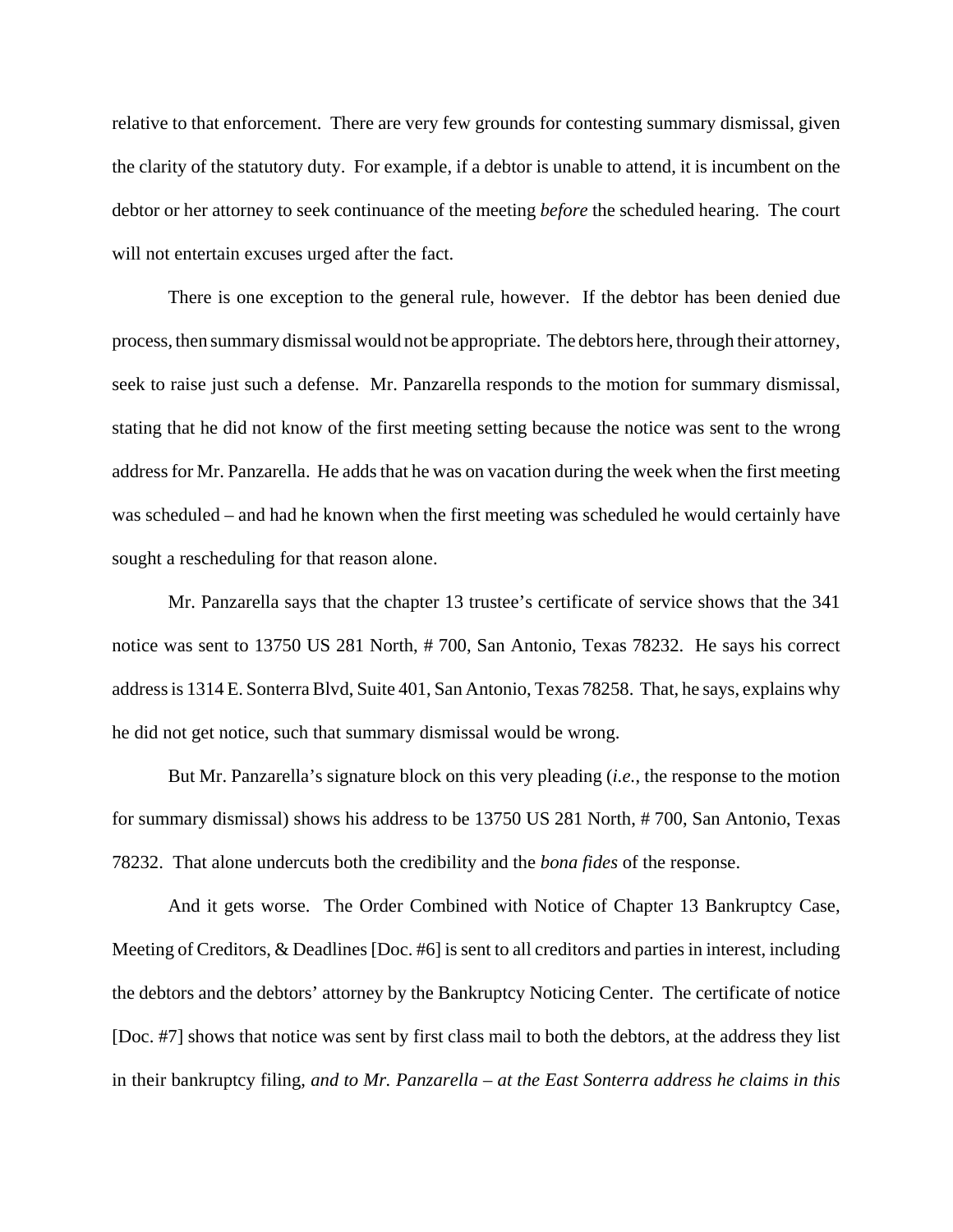*response to be his "correct address."*

The Fifth Circuit, with regard to due process, has this to say:

Due process requires that a party with [a protectable interest] be sent notice that is "reasonably calculated, under all the circumstances, to apprise interested parties of the pendency of the ... action and afford them an opportunity to present their objections." *Id.* Actual notice is not required. *Dusenbery v. United States*, 534 U.S. 161, 170, 122 S.Ct. 694, 151 L.Ed.2d 597 (2002). In the instant case the government presented evidence that notice of the administrative forfeiture of \$7,760 was sent to the jail where Bailey was housed and to the address he gave at his arrest and that it was received at both locations. Bailey offers no evidence that such notice was not sent other than his bare claim that he did not receive it until December of 2001. Under all the circumstances, the government's written notice was reasonably calculated to provide Bailey with notice and there was no due process violation arising out of the forfeiture.

*Bailey v. U.S.*, 508 F.3d 736, 738-39 (5th Cir. 2007). By that standard, due process was give to the debtors in this case. Firstly, the notice was sent to the *debtors*, not just to their lawyer. There is no contention here that the *debtors* did not get the notice, nor is there any explanation why the debtors did not contact their attorney when they received the notice. Secondly, the notice was sent to the attorney for the debtors at the address he now maintains is his correct address – the address on East Sonterra Blvd. The BNC certificate of service clearly establishes that. Thirdly, Mr. Panzarella was notified by electronic mail of the filing of the first meeting notice the same day that it was filed – as the certificate of the clerk attests. Email notification is technically sufficient notice under the Local Rule relating to Administrative Procedures for Electronic Case Filing.

The court attends to an otherwise open and shut matter solely to remind counsel that, as an officer of the court, he is obligated under the Disciplinary Rules of Professional Conduct not to mislead the court. *See* Rule 3.03, Candor Toward the Tribunal, Tex. Disc. Rules of Prof. Conduct. In this case, it is uncertain whether Mr. Panzarella was intentional in his lack of candor or simply careless. The rule only proscribes knowing lack of candor regarding statements of material fact or law. Yet even careless lack of candor can mislead a court and cause unnecessary confusion. And